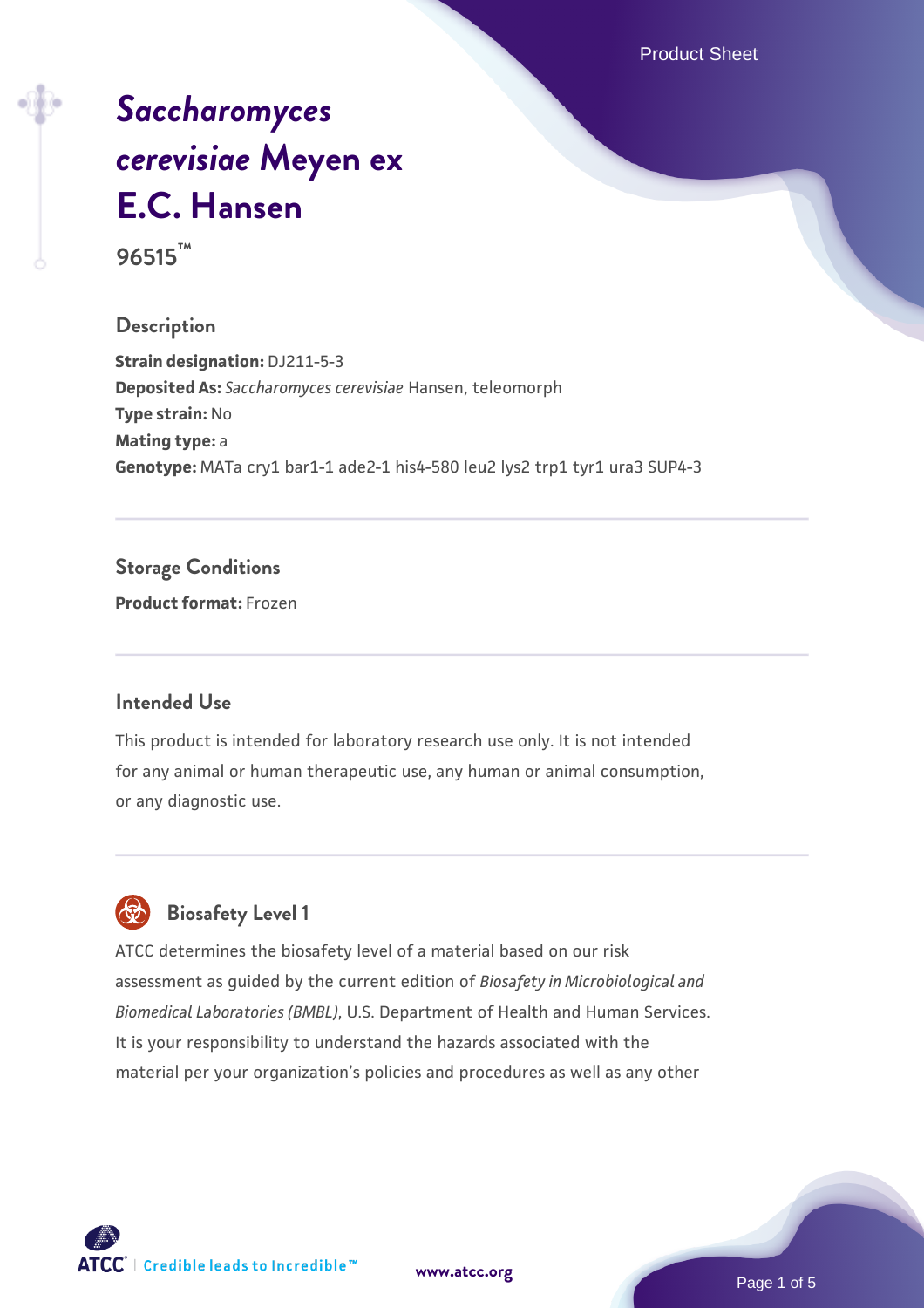applicable regulations as enforced by your local or national agencies.

ATCC highly recommends that appropriate personal protective equipment is always used when handling vials. For cultures that require storage in liquid nitrogen, it is important to note that some vials may leak when submersed in liquid nitrogen and will slowly fill with liquid nitrogen. Upon thawing, the conversion of the liquid nitrogen back to its gas phase may result in the vial exploding or blowing off its cap with dangerous force creating flying debris. Unless necessary, ATCC recommends that these cultures be stored in the vapor phase of liquid nitrogen rather than submersed in liquid nitrogen.

## **Certificate of Analysis**

For batch-specific test results, refer to the applicable certificate of analysis that can be found at www.atcc.org.

## **Growth Conditions**

**Medium:**  [ATCC Medium 1245: YEPD](https://www.atcc.org/-/media/product-assets/documents/microbial-media-formulations/1/2/4/5/atcc-medium-1245.pdf?rev=705ca55d1b6f490a808a965d5c072196) **Temperature:** 25°C

## **Notes**

Additional information on this culture is available on the ATCC web site at www.atcc.org.



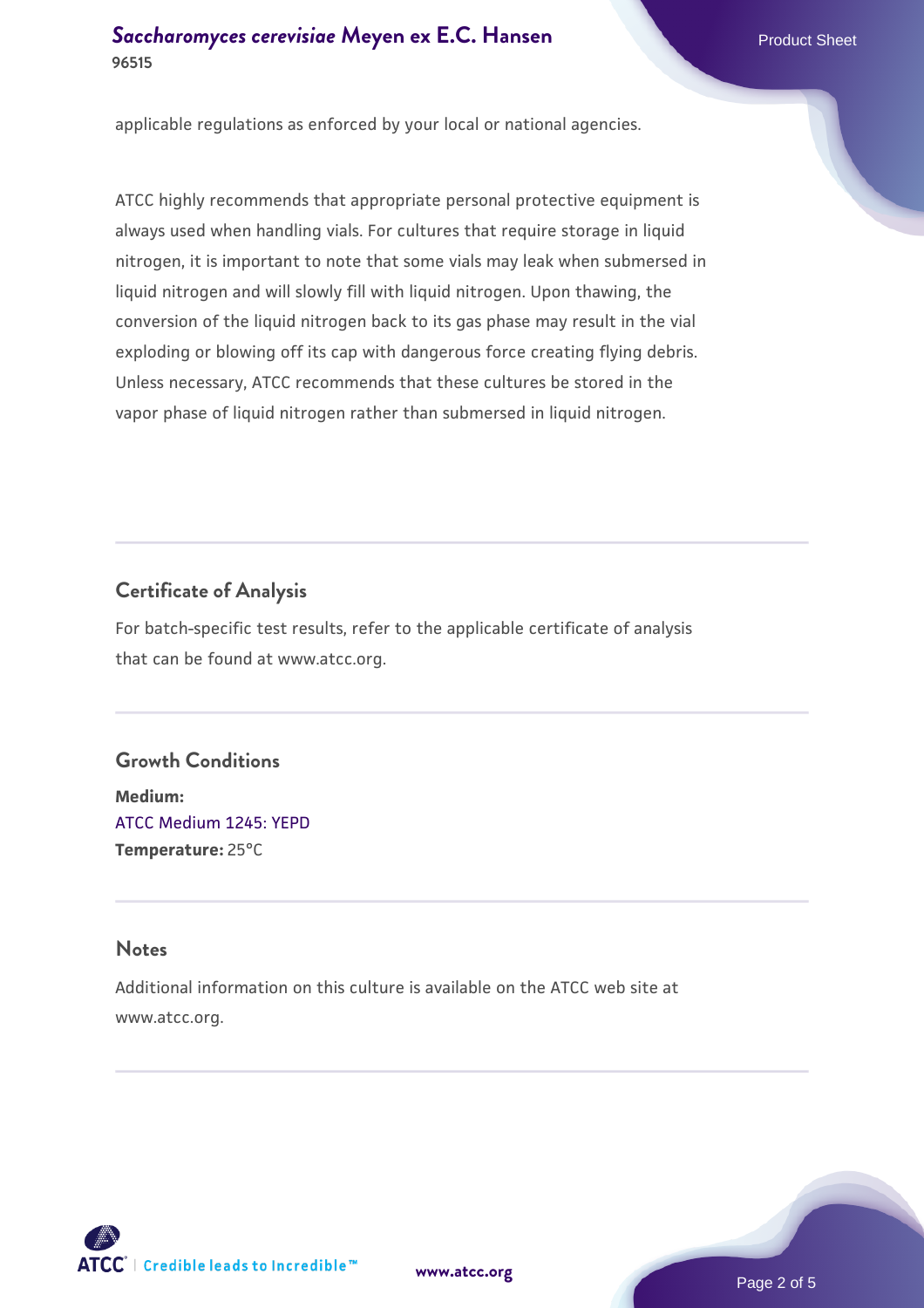## **Material Citation**

If use of this material results in a scientific publication, please cite the material in the following manner: *Saccharomyces cerevisiae* Meyen ex E.C. Hansen (ATCC 96515)

## **References**

References and other information relating to this material are available at www.atcc.org.

## **Warranty**

The product is provided 'AS IS' and the viability of ATCC® products is warranted for 30 days from the date of shipment, provided that the customer has stored and handled the product according to the information included on the product information sheet, website, and Certificate of Analysis. For living cultures, ATCC lists the media formulation and reagents that have been found to be effective for the product. While other unspecified media and reagents may also produce satisfactory results, a change in the ATCC and/or depositor-recommended protocols may affect the recovery, growth, and/or function of the product. If an alternative medium formulation or reagent is used, the ATCC warranty for viability is no longer valid. Except as expressly set forth herein, no other warranties of any kind are provided, express or implied, including, but not limited to, any implied warranties of merchantability, fitness for a particular purpose, manufacture according to cGMP standards, typicality, safety, accuracy, and/or noninfringement.

#### **Disclaimers**

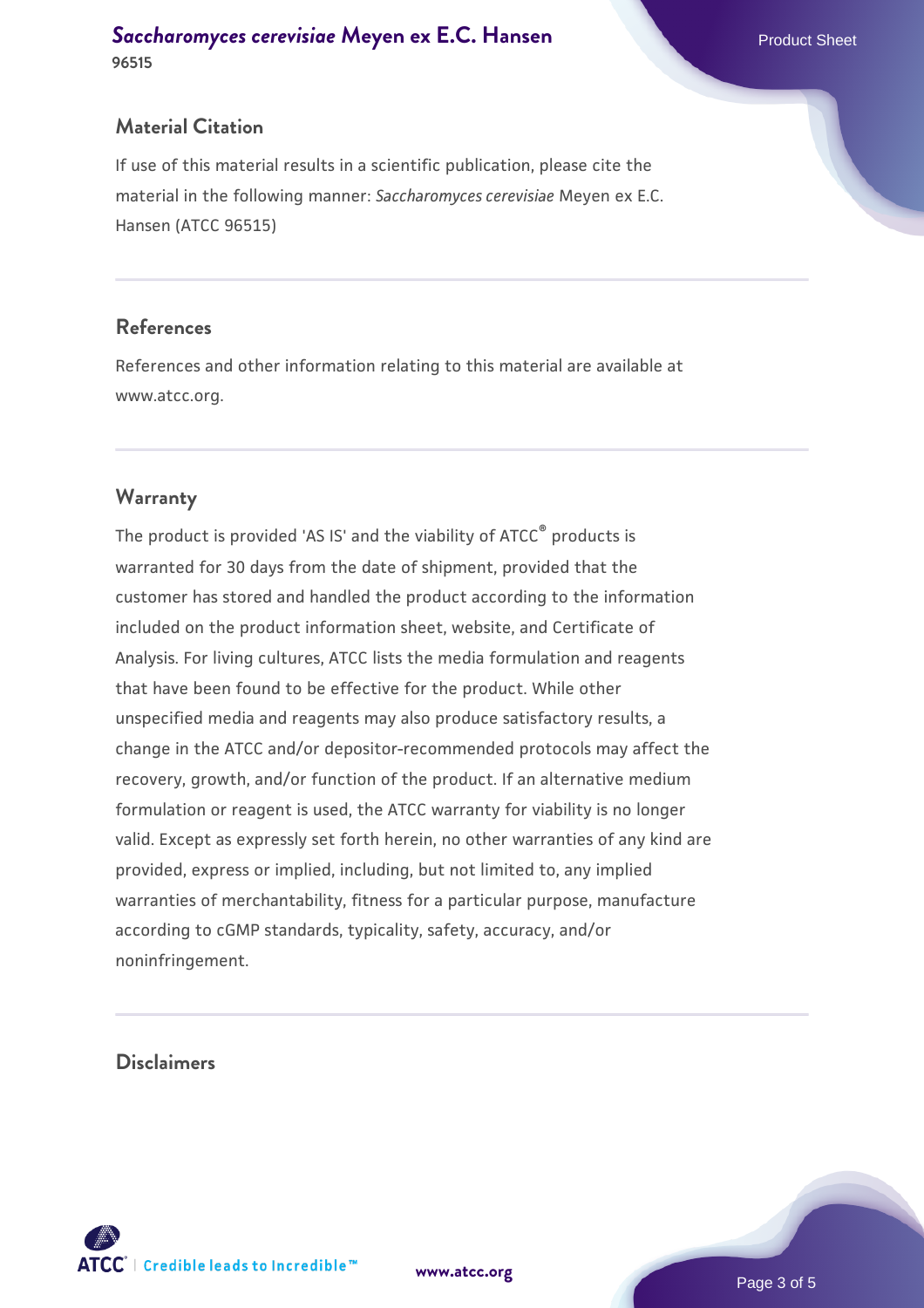This product is intended for laboratory research use only. It is not intended for any animal or human therapeutic use, any human or animal consumption, or any diagnostic use. Any proposed commercial use is prohibited without a license from ATCC.

While ATCC uses reasonable efforts to include accurate and up-to-date information on this product sheet, ATCC makes no warranties or representations as to its accuracy. Citations from scientific literature and patents are provided for informational purposes only. ATCC does not warrant that such information has been confirmed to be accurate or complete and the customer bears the sole responsibility of confirming the accuracy and completeness of any such information.

This product is sent on the condition that the customer is responsible for and assumes all risk and responsibility in connection with the receipt, handling, storage, disposal, and use of the ATCC product including without limitation taking all appropriate safety and handling precautions to minimize health or environmental risk. As a condition of receiving the material, the customer agrees that any activity undertaken with the ATCC product and any progeny or modifications will be conducted in compliance with all applicable laws, regulations, and guidelines. This product is provided 'AS IS' with no representations or warranties whatsoever except as expressly set forth herein and in no event shall ATCC, its parents, subsidiaries, directors, officers, agents, employees, assigns, successors, and affiliates be liable for indirect, special, incidental, or consequential damages of any kind in connection with or arising out of the customer's use of the product. While reasonable effort is made to ensure authenticity and reliability of materials on deposit, ATCC is not liable for damages arising from the misidentification or misrepresentation of such materials.

Please see the material transfer agreement (MTA) for further details regarding the use of this product. The MTA is available at www.atcc.org.

#### **Copyright and Trademark Information**

© ATCC 2021. All rights reserved.